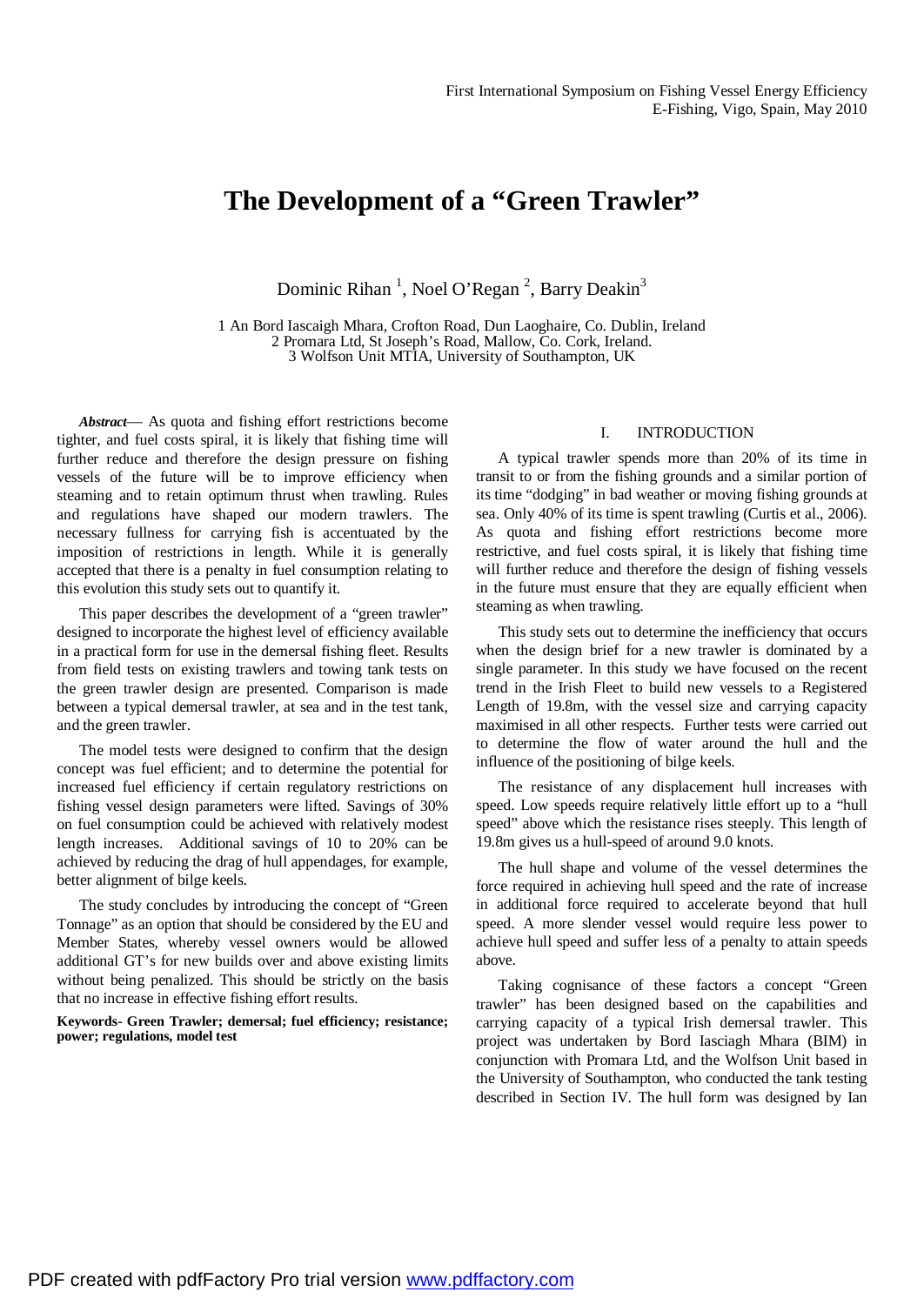Paton of Sc McAllister. The specifications of the green trawler are based on a 24 metre demersal trawler with 750kw installed, targeting traditional demersal species and nephrops, as well as pelagic species such as albacore tuna, mackerel, herring and sprat seasonally. It was compared with a reference vessel representative of those that form a large proportion of the newer Irish demersal fleet.

# II. FIELD TESTS

Field tests were carried out on four vessels to optimise the existing propulsion equipment. Bollard pull and free running trials were carried out on all vessels. In addition to demonstrating the principle of hull speed, the best combination of propeller pitch and rpm for each vessel were determined. The different curves below relate to various combinations of propeller rpm & pitch which demonstrate the fuel saving possible by careful choice of operational settings. Each curve represents a range of propeller pitches at a fixed engine RPM. The highest curve was obtained at 1600 RPM and the lowest at 1200 RPM.



# III. OUTLINE SPECIFICATIONS OF GREEN TRAWLER

As a first step a draft general arrangement and lines plan of the concept vessel were produced with the only restrictions imposed being installed power and hold size. The primary design objective was to develop a very efficient hull form using design principles to maximise fuel efficiency. This meant, by necessity, that the hull needed to be longer than current convention with a finer entry, narrower beam, shallower run aft and a bulbous bow. This would provide an easily driven hull that would reduce propulsion and fuel consumption and increase transit speed. A realistic approach was taken to weight estimates and stability restrictions. While a substantial reduction in beam appeared to be a prerequisite, the requirements of stability and the internal arrangement made a reduction below 8.0 metres impractical, even with a waterline length of 35m

At an early stage it was identified that to design such a vessel would require that it would not necessarily follow the design norms currently imposed by rules and regulations, both nationally and at EU level. In all likelihood, it would result in a vessel with increased Gross Tonnage (GT) compared to the standard equivalent trawler.

The hull shape was modelled with a round bilge construction and bulbous bow, narrow stern skeg, faired stem and non-immersed transom stern with very open flow to the propeller. The bow flare begins above the maximum design draft and is larger than normal for this size and type of vessel. The parallel mid-body is short and the aft section rises from a point close to the forward end of the engine room with the narrow skeg housing and a relatively long propeller shaft. The bottom of the transom is designed to be just immersed with the vessel in her light-ship depart-port trim.

The propeller aperture was designed to have an open flow of water with as little turbulent wake as possible. Below the main deck the hull was subdivided into five watertight compartments: forepeak, thrusters and sonar room, insulated fish hold, engine room and aft peak. Because of the increased length, the fish hold can be located to obtain the optimum trim. The main novel features of the concept vessel can be summarised as follows:

- 1. highly efficient hull shape with finer waterline entry and shallower, straighter, run aft
- 2. large propeller aperture with good flow to propeller
- 3. steering nozzle to minimise drag and maximise the length available to distribute the hull volume.

# IV. MODEL TEST TECHNIQUES

In addition to the principal aim of addressing the length and form of the trawler hull design, to the tests needed to quantify the resistance penalties of badly designed and non-aligned bilge keels, and the lack of fairing to the bow thruster opening. The influence of sea-state on the resistance was also of interest.

# *A. Models and Their Keels*

Models of the two hulls were constructed in wood and GRP, at a scale of 1:16. The vessels' principal dimensions are presented in Table 1, and the shape of the hull forms are shown in Figure 1 and Figure 2.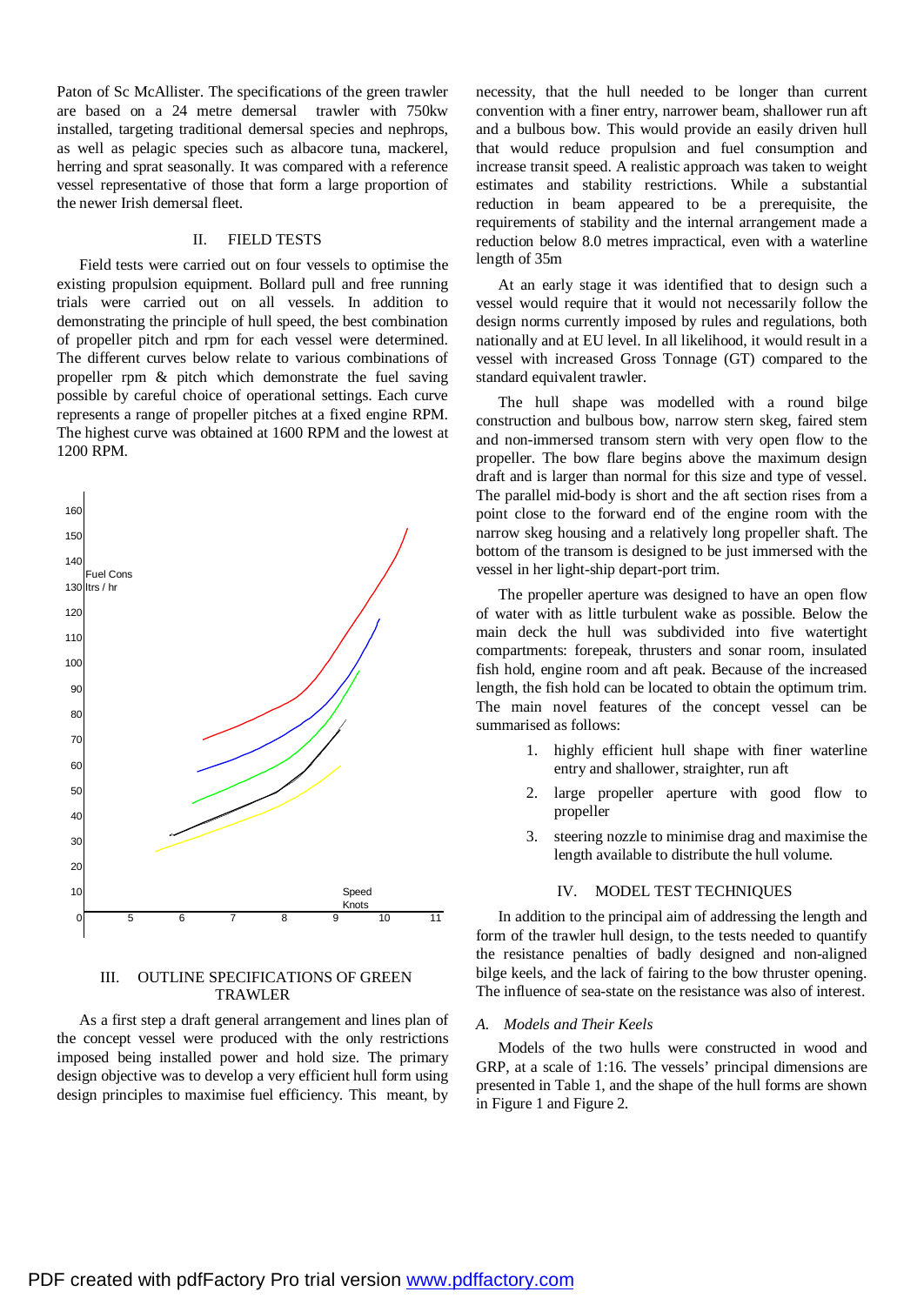Figure 1 Hull form – Reference Trawler "Design A"



Figure 2 Hull form – Green Trawler "Design B"





| All dimensions in metres | Design A | <b>Design B</b> |
|--------------------------|----------|-----------------|
| Length overall           | 23.2     | 27.8            |
| Length BP                | 18.7     | 24.0            |
| Length registered        | 19.80    | 23.97           |
| Moulded beam             | 8.2      | 8.0             |
| Moulded depth            | 645      | 6 45            |

|  |  |  | <b>TABLE 2 LOADING CONDITIONS</b> |
|--|--|--|-----------------------------------|
|--|--|--|-----------------------------------|

|                   | Design A       |                   | Design B       |                   |
|-------------------|----------------|-------------------|----------------|-------------------|
|                   | Depart<br>port | Depart<br>grounds | Depart<br>port | Depart<br>grounds |
| Draught amidships | 3.808          | 4.769             | 3.887          | 4.793             |
| Trim of keel      | 1.500          | 0.130             | 0.554          | $-1.005$          |
| Displacement      | 403.7          | 539.6             | 428.67         | 564.61            |
| LCG fwd of Fr 0   | 8.801          | 9.113             | 11.944         | 11.744            |

Bilge keels were fitted to Design A to model those on the existing vessel. They comprised a series of flat plates, set in a 60° V configuration, but with short plates fitted alternately on each side of the keel, rather than a more conventional single plate or solid V shaped bilge keel. The keel was fitted on a diagonal. Following flow visualisation tests, alternative bilge keels were fitted, at the same longitudinal location and of the same depth, and aligned to the local flow. These were of conventional solid 30° V section.

The green trawler "Design B" was fitted with conventional flat plate keels, of the same depth as those on Design A, with a length in proportion to the relative registered lengths. They were located on a diagonal drawn, on the body plan, though the 4.5m waterline at the centerline, at 40 degrees to the horizontal. Following flow visualization tests, solid V section keels were fitted at the same longitudinal location and of the same depth, and aligned to the local flow.

# *B. Resistance Tests*

The tests were conducted in a towing tank 60m long, by 3.6m wide, by 1.8m deep. The models were towed using a single free to heave post, connected to the model by a fitting that enables freedom in trim. Measurements were made of resistance, heave and trim.

The tested loading conditions are presented in Table 2. They represent the actual conditions as presented in the stability booklet of the existing vessel, Design A, and realistic conditions calculated for the proposed vessel, Design B. It is evident that Design A has greater stern trim, and hence greater transom immersion, and this was one of the aspects that were addressed in planning the general arrangement of Design B.

Figure 3 Design A, Depart Port Condition at 9 knots



Figure 4 Design B, Depart Port Condition at 9 knots



## *C. Flow Visualisation Tests*

Visualization of the flow over the hull was achieved using a paint and oil splatter technique, with a test run in the depart port condition at 10 knots. The paint streaks were analyzed to derive streamlines over the areas of the hull of interest, such as in way of the bilge keels and bow thruster.

#### *D. Seakeeping Tests*

Each model was tested briefly in head seas, in simulated JONSWAP spectra with a range of significant heights and periods. Most of the tests were conducted in sea states with a modal period of 6 seconds, representing steep waves such as may be generated over a relatively short fetch, and in some sea states of 7 and 8 seconds period.

Measurements were made of wave height, resistance, pitch and heave at the LCG.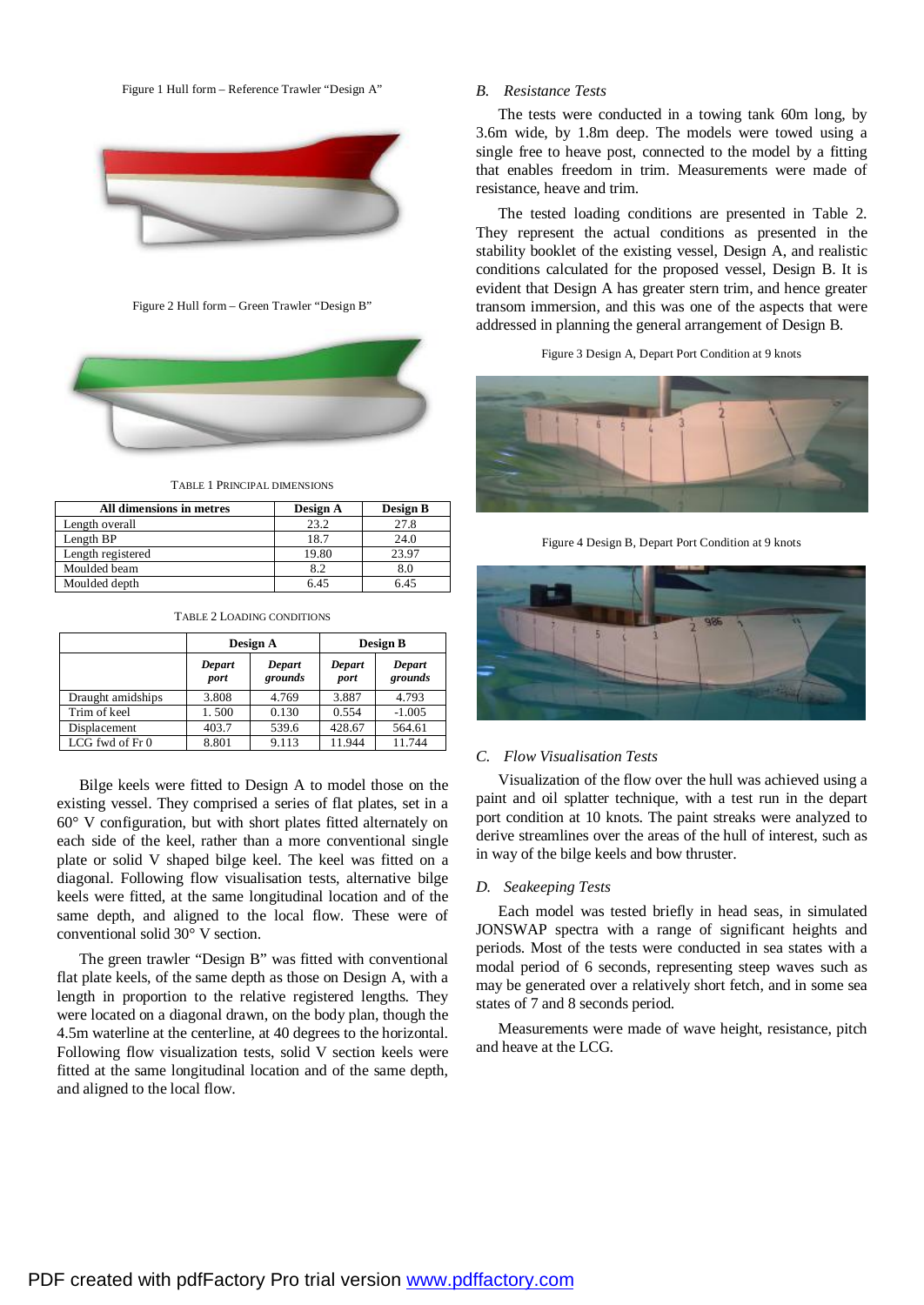# V. MODEL TEST RESULTS

### *A. Effects of Hull Form*

These vessels, being of very full form for their length, have relatively high resistance characteristics. This is principally due to high residuary resistance, and various aspects of this were demonstrated in these tests.

The photographs of the models under test show the extreme wave system that develops on both designs at the higher speeds. The waves are noticeably higher for Design A, reflecting the greater energy input required to overcome that component of the resistance.

Photographs of the flow at the stern of both models are presented for comparison in Figure 5 and Figure 6. The paint streaks which indicate the flow direction are not present at the stern, where there is a region of weak flow, or possibly separated flow.

Figure 5 Paint flow visualisation at the stern of Design A



Figure 6 Paint flow visualisation at the stern of Design B



Although both models exhibited this undesirable feature, the area of poor flow was smaller on Design B and it is likely that the resistance penalty resulting from it was reduced significantly. There is no doubt though, that further improvements in the slenderness of the hull would help to strengthen the flow at the stern and reduce the resistance further.

Transom immersion adds significantly to the resistance, and this was a specific feature that was addressed by the designer.

All of these components of the resistance are lower for design B than for Design A, and a comparison of their total resistance is presented in Figure 7.

| Figure 7 Comparison of the resistance of the naked hulls |
|----------------------------------------------------------|
|----------------------------------------------------------|



For both designs, the resistance in the depart grounds condition was greater than in the depart port condition. This is consistent with the displacement, which is at least 30% higher in the depart grounds condition. The differences were considerable at the higher speeds. This may be due to less favourable LCG location and trim, and undoubtedly includes a penalty for greater transom immersion.

The effect of LCG variation was investigated for Design B in the depart grounds condition. Tests were conducted at 8 and 10 knots, for a range of LCG locations varying from the design location to 1.5 metres further aft. The optimum LCG proved to be about 1 metre aft of the design location for this displacement. The resistance penalty at 8 knots is small, but at 10 knots is 11.5%.

Both designs showed similar trim and heave behavior, although Design B heaved down a little less than Design A, indicating that the wave trough amidships was relatively smaller.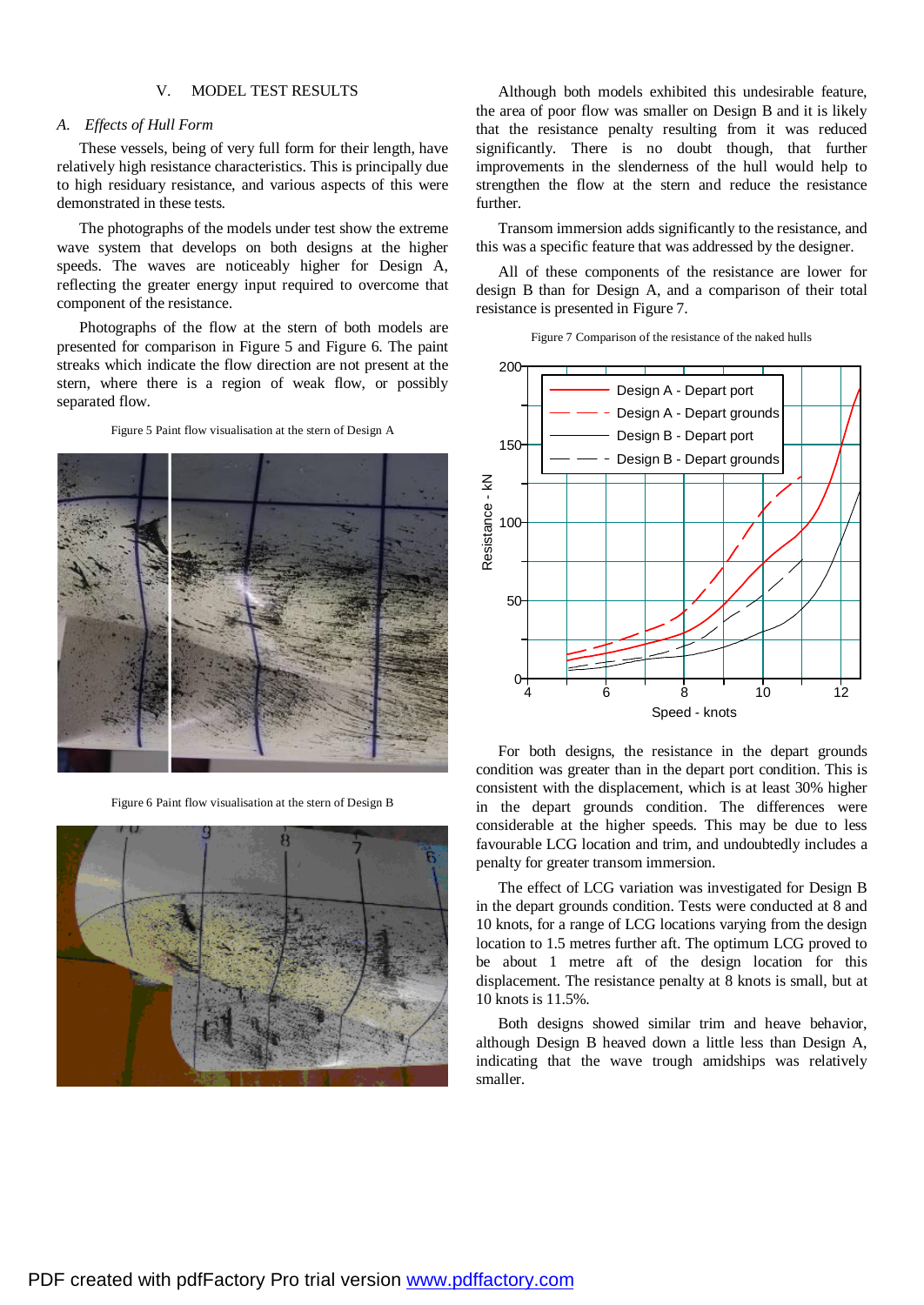# *B. Bilge Keel Effects*

For Design A, the streamlines in the region of the bilge keels are presented in terms of their position around the girth of the hull from the centerline in Figure 8. This method of presentation is similar to that of a shell expansion drawing. The locations are also shown of the different bilge keels tested.



Figure 8 Bilge keels and their relationshiop to the streamlines. Design A

Figure 9 Bilge keels and their relationshiop to the streamlines. Design B



Design A, as built, had bilge keels which added significantly to the resistance, as shown in Figure 10. Their segmented configuration and poor alignment to the flow combined to add up to 15% to the naked hull resistance. The addition is variable because the alignment of the keels to the flow varies with speed. Figure 11 shows that the heave of the vessel (the vertical displacement relative to its position at rest) with these bilge keels fitted was negligible, although the naked hull heaved down 0.5 metre at 11 knots. The keels therefore

generated considerable lift because of their alignment across the local flow, with an associated penalty of substantial induced drag. With the aligned keels fitted, the heave matched that of the naked hull.

Figure 10 Resistance of the bilge keels and bow thruster. Design A



Figure 11 Heave with and without bilge keels. Design A



Design B was tested with conventional flat plate keels fitted along a diagonal. These added up to 20% to the naked hull resistance, as is evident in Figure 12. The keels increased the bow down trim of the model by almost 0.5 degree at 10 knots, and the study of LCG variation showed that such a trim change alone can account for over 10% increase in resistance. The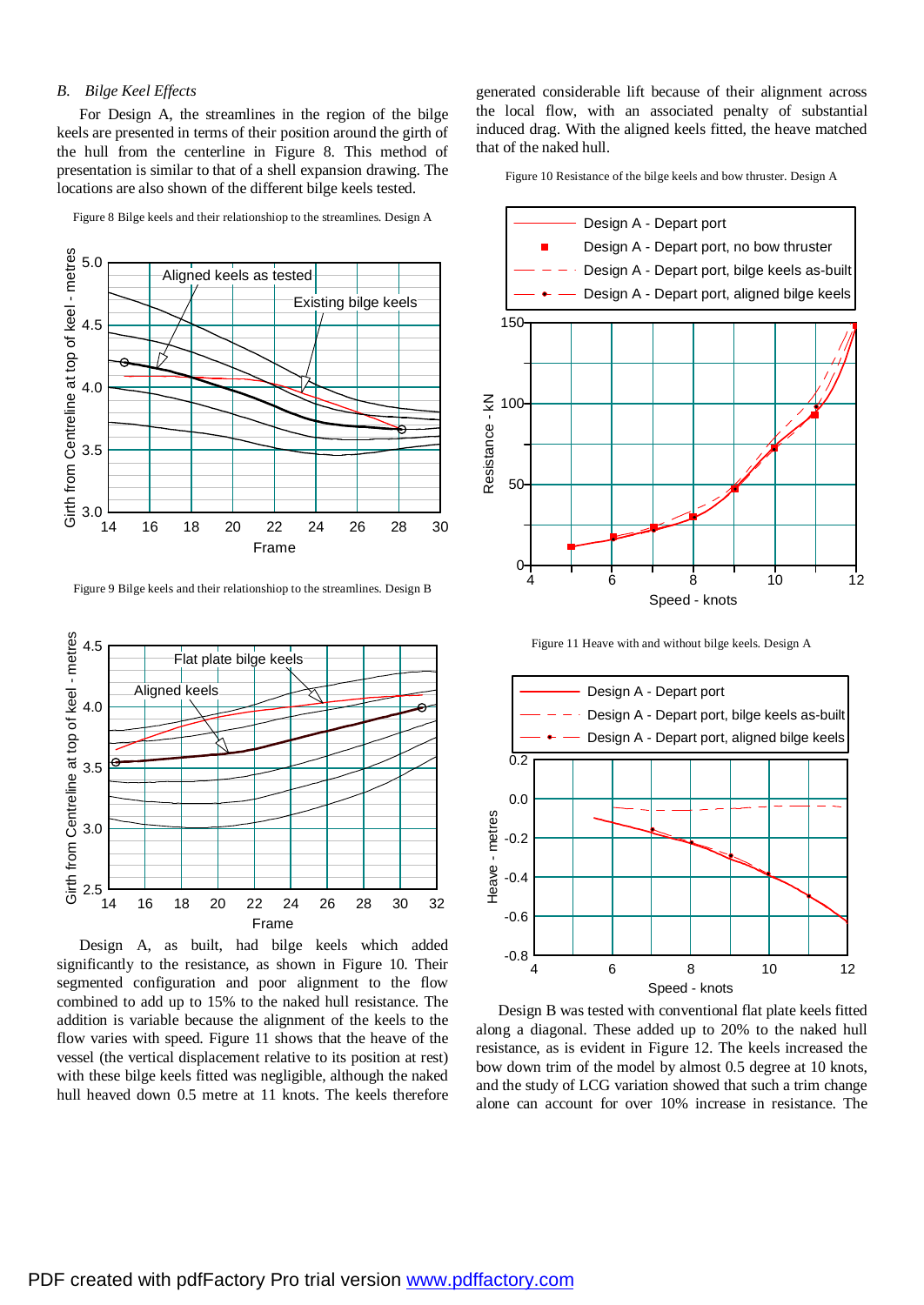remaining increase is due to the induced drag of the keels resulting from their misalignment, which is illustrated in Figure 9. Although the added resistance is a greater percentage of the naked hull resistance than for Design A, the actual increase in resistance was lower, 4.5kN at 10 knots for Design B compared with 5.5kN for Design A.

Figure 12 Resistance of the bilge keels. Design B



The tests with correctly aligned keels demonstrated that keels of equivalent size can be fitted with little or no resistance penalty. This fact was demonstrated on both models. On Design B, tests were also conducted in the depart grounds condition, where the keels would not have been precisely aligned, and the resistance penalty remained negligible. To align the keels accurately requires a flow visualization test on a model, but the fuel saving achieved over a modest period would justify the expense of such a model test.

# *C. Bow Thruster Effects*

Tests on the bow thruster on Design A showed no significant resistance penalty. The data points are presented on Figure 10. In general they lie within the scatter of the experimental data. Whilst it is usual to measure a small resistance penalty with unfaired bow thruster orifices, the resistance of the hull is very high in this case, and any differences are negligible in comparison.

## *D. The Influence of Seastate*

In the sea states tested, the added resistance was greater for Design A than Design B at all speeds, so the difference in their fuel consumption would be greater when operating in waves.

In all of the sea states, Design A exhibited substantially greater pitch motions than Design B, and in the sea states of 6 seconds period, the difference was approximately a factor of 2 at all speeds. This probably is the reason for the greater increase in resistance. In the longer waves the difference was less pronounced. The heave data show that neither model exhibited consistently greater heave than the other.

Figure 13 Added resistance in waves



# VI. PROPELLER CALCULATIONS

Using the Wolfson Unit's Propeller Design Program, a suitable propeller pitch was calculated for each hull to investigate further the potential fuel savings or speed increase offered by the alternative design. The calculations were based on a controllable pitch Kaplan type nozzle propeller. An installed power of 750 kW and a propeller diameter of 2.5 meters were assumed in each case, with wake fraction and thrust deduction factors derived from the Wolfson Unit's Power Prediction Program.

The results are presented in Table 3. A number of cases were considered for comparison: Design A with keels as built, Design B with non-aligned keels, and Design B with aligned keels.

TABLE 3 PROPELLER DESIGN CALCULATION RESULTS

|                             | <b>Maximum</b><br>speed with<br>725 kW | Power<br>required<br>at | Power<br>saving<br>$\frac{0}{0}$ |
|-----------------------------|----------------------------------------|-------------------------|----------------------------------|
| Depart port                 |                                        | 10 knots                |                                  |
| Design A, Keels as built    | $10.0$ knots                           | 725 kW                  | $0\%$                            |
| Design B, Non-aligned keels | 11.7 knots                             | 310 kW                  | 57%                              |
| Design B, Aligned keels     | 11.9 knots                             | 275 kW                  | 62%                              |
| Depart grounds              |                                        | 9.3 knots               |                                  |
| Design A, Keels as built    | 9.3 knots                              | 725 kW                  | 0%                               |
| Design B, Non-aligned keels | 10.8 knots                             | 375 kW                  | 48%                              |
| Design B, Aligned keels     | 11.0 knots                             | 335 kW                  | 54%                              |